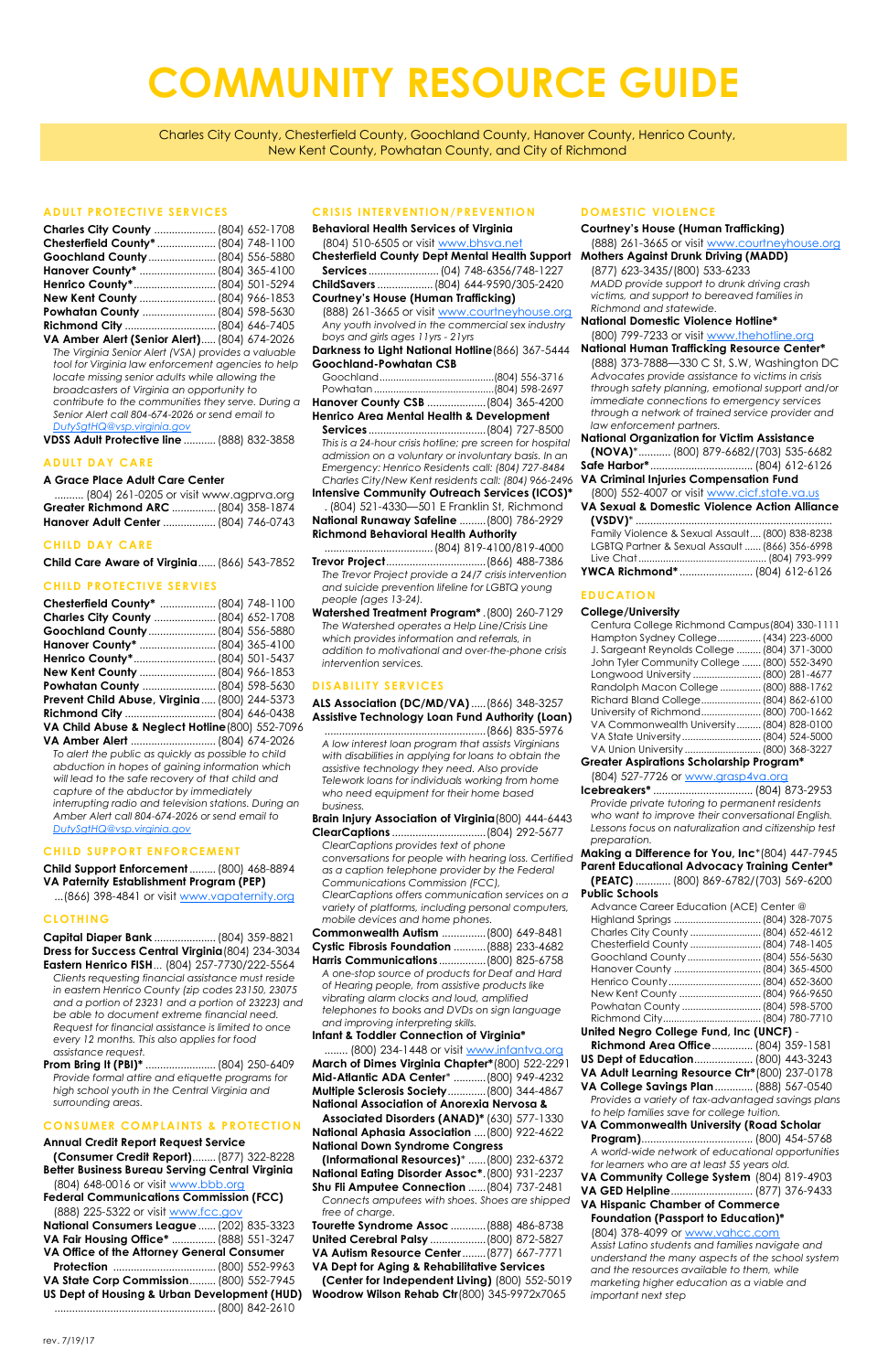# **EMPLOYMENT SERVICES**

| Alliant Global Strategies  (800) 450-3576       |                |
|-------------------------------------------------|----------------|
| <b>Capital Area Workforce Development Board</b> |                |
| Chesterfield County  (804) 652-3490             |                |
|                                                 |                |
|                                                 |                |
| Experience Works Inc.                           | (866) 397-9757 |

**Experience Works, Inc** .................(866) 397-9757 E*xperience Works helps low-income seniors (55+), with multiple barriers to employment, get the training they need to find good jobs in their local communities* 

**Goodwill of Central & Coastal VA**(804) 745-6300 **Job Accommodation Network\***.(800) 526-7234 **Job Corps\***......................................(800) 733-5627

**Rehabilitation & Vocational Placement, Inc. (Supported Employment)** ........(800) 636-0415 **VA Dept for the Blind & Vision Impaired**

(800) 622-2155—397 Azalea Ave, Richmond **VA Employment Commission**.....(866) 832-2363

**VA Hispanic Chamber of Commerce** 

**Foundation (Employment Assistance)\***

(804) 378-4099 or [www.vahcc.com](http://www.vahcc.com) *VAHCCF maintains a bi-lingual job placement database that is available in English and Spanish and is provided at no charge to the community (both to the job placement organizations and to* 

*the job seekers).* 

# **EX-OFFENDER/ REENTRY PROGRAMS**

**Bridge Ministry**................................(434) 969-2991 *Provides housing for men with life-controlling issues. Men who are accepted into The Bridge Ministry's 12 to 18 month program must not have been convicted of any sexual or violent crimes.*

**Drive-to-Work**.................................(877) 358-6727 **Johnny Apple Seed Association** (571) 306-3066

**Nolef Turns** ......................................(804) 918-6470 *Committed to helping ex-offenders with job search & training, education, housing, restoration of rights, parenting, healthcare, entrepreneurial encouragement, and other areas in order to empower those with challenged backgrounds.*  **OAR of Richmond**..........................(804) 643-2746

| Piedmont House  (434) 971-3835 |                  |  |
|--------------------------------|------------------|--|
| <b>VA Dept of Corrections</b>  |                  |  |
| Probation & Parole #9          | $(434)$ 295-7194 |  |

| Probation & Parole #27 (804) 796-4225 |  |
|---------------------------------------|--|
|                                       |  |

# **FINANCIAL ASSISTANCE**

**Assurance Wireless** .......................(888) 898-4888 **Capital Area Partnership Uplifting People** 

**(CAPUP)** ...............................(804) 788-0050x119 *CAPUP will take calls for EnergyShare (City of Richmond Only) on Mondays and Tuesdays from 9AM until 11AM. MetroCare energy and water payment assistance for families and individuals in the DPU service (Chesterfield, Henrico, and Richmond) area who can't afford to heat their homes.*

- **Chesterfield/Colonial Heights Alliance for Social Ministry (CCHASM)\***. (804) 796-2749/796-1002 *CCHASM provides assistance for residents of Chesterfield.*
- **Church Hill Wellness Center**....... (804) 780-0053 *Church Hill Christian Wellness Center will take calls for utility assistance (electric, water, and gas) for Zip Code 23223 only (Richmond or Henrico).*

| Code 23223 only (Richmond of Henrico).       |  |
|----------------------------------------------|--|
| Citizens Energy Oil Program (877) 563-4645   |  |
| Columbia Gas of Virginia  (800) 543-8911     |  |
| Comcast Internet Essentials*  (855) 846-8376 |  |
| HEARTH of Henrico  (804) 501-5294            |  |

*Providing temporary, immediate & emergency relief to Henrico families when all other sources of assistance have been exhausted.* 

| <b>Salvation Army of Central Virginia (Richmond) -</b> |  |
|--------------------------------------------------------|--|
|                                                        |  |

*Must live in Richmond and be in danger of losing the primary source of fuel and have a disconnect or cut-off notice unless the billed applicant is 60 years or older.*

# **Salvation Army of the Tri-Cities (Petersburg)**

(804) 732-8449x201—1228 South West St *Assist residents of Chesterfield*

**Telamon Corp (Housing Loan)** ...(434) 421-6491 **VA Housing Development Authority (VHDA) - Home Mortgage Loan** ..............(877) 843-2123 *Virginia Housing Development Authority (VHDA) provides mortgages, primarily for first-time homebuyers and also to developers building, renovating or refinancing affordable rental housing.* 

**Verizon Lifeline Services\***.............(800) 837-4699 **Working for Jesus, Inc** .................(434) 660-0707 *Provides assistance with prescriptions, food, utility (Electric), wood and rent for residents of Buckingham, Charlotte, and Prince Edward.*

# **FINANCIAL COUNSELING**

**Consumer Education Services, Inc (CESI)** (877) 829-0851 or [www.cesisolutions.org](http://www.cesisolutions.org) *Consumer Education Services, Inc. (CESI) is a nonprofit service provider of comprehensive personal financial education and solutions.*

- **Commonwealth Catholic Charities (Housing and Financial Counseling)** ...............(804) 285-5986 *Housing and Financial Counseling services offer one-on-one counseling in the areas of rental, home purchase, credit management, debt reduction and foreclosure avoidance.*
- **Clearpoint Credit Counseling Solutions (Debt Management)**.............................(877) 877-1995
- **Goodwill of Central & Coastal VA**(804) 745-6300 *An alternative to payday lending with financial education and coaching to help break the cycle that traps borrowers in debt.*
- **Housing Opportunities Made Equal of Virginia (HOME)\*** .......................................(804) 354-0641 *Money Management and Credit Recovery Classes offered the first Thursday of the month, 6PM-8PM.* **InCharge Debt Solutions\***.............(800) 565-8953

*InCharge Debt Solutions provides relief to financially distressed individuals and families through credit counseling, budget counseling, education programs and materials.* 

**Money Management Intl** .............(866) 889-9347 *MMI provides free credit counseling to every client in need of financial guidance.*

- **National Foundation for Credit Counseling (NFCC)\*** ............(800) 388-2227/(800) 682-9832 *Provides free and low-cost help from a trained, certified counselors to assist individuals with money management, solutions to current financial problems, and developing personalized plans to help prevent future credit difficulties.*
- **Neighborhood Housing Services of Richmond, Inc (Credit Counseling)** ............(804) 329-2500 *Financial literacy workshop series for those who are interested in building their financial literacy skills, reducing debt or curing credit issues.*
- **Salvation Army of the Tri-Cities (Petersburg)** (804) 732-8449x201—1228 South West St *Assist residents of Chesterfield*

# **FOOD**

- **Central Virginia Food Bank, FeedMore (Hunger Help Line)\*** ...................................(804) 521-2500 *Hunger Hotline is our Food Referral program for people in search of food. Staffed by volunteers each weekday, the Hunger Hotline connects callers with resources for food appropriate to their need*
- **Chesterfield/Colonial Heights Alliance for Social Ministry (CCHASM)\*** .(804) 796-2749/796-1002 *CCHASM provides assistance with food through our 25 Alliance Food Pantries located throughout Chesterfield.*
- **Commonwealth Catholic Charities**
- (804) 285-5986—1601 Rolling Hills Dr, Richmond *Food Pantry operates Tuesday - Thursday 9AM-12Noon. No appointment is necessary but clients are advised to call to be sure that food is available. Recipients may receive food once within a 30-day period, not to exceed 3 times within 12 months.*
- **Eastern Henrico FISH** *...*(804) 257-7730/222-5564 *Clients requesting financial assistance must reside in eastern Henrico County (zip codes 23150, 23075 and a portion of 23231 and a portion of 23223) and be able to document extreme financial need.*
- **Victory Christian Church**..............(804) 556-5700 *Harvest Food Pantry of Victory Christian Church provides nutritious food to those in Goochland and surrounding areas.*

**VA Dept of Health (WIC)\***.............(888) 942-3663 *Women, Infants and Children Program is a supplemental food program for women who are pregnant, postpartum or breast feeding; infants up to 2 yrs of age; and children up to 5 yrs of age.*  Charles City County...........................(804) 829-2490 Chesterfield County...........................(804) 748-1691 Goochland County ...........................(804) 365-4335 Hanover County.................................(804) 365-4313 Henrico County .... (804) 652-3180/(804) 501-16110 New Kent County...............................(804) 966-9640 Powhatan County..............................(804) 598-5680 Richmond City ....................................(804) 482-5500 **VA Dept of Social Services (Food Stamps/SNAP)** ...........................(866) 281-2448/(800) 552-3431 Charles City County...........................(804) 652-1708 Chesterfield County...........................(804) 748-1100 Goochland County ...........................(804) 556-5880 Hanover County......(804) 365-4100/(800) 770-0837 Henrico County ..................................(804) 501-4001 New Kent County...............................(804) 966-1853 Powhatan County..............................(804) 598-5630 Richmond City ....................................(804) 646-4110

# **HEALTHCARE**

| NEALINVARE                                                 |  |
|------------------------------------------------------------|--|
| <b>Alzheimer's Disease Education &amp; Referral Center</b> |  |
|                                                            |  |
| Alzheimer's Disease Education and Referral                 |  |
| (ADEAR) Center provides information about                  |  |
| Alzheimer's disease and related disorders to health        |  |
| professionals, patients and their families, and the        |  |
|                                                            |  |
| public.                                                    |  |
| American Cancer Society* (800) 227-2345                    |  |
| American Liver Foundation  (800) 465-4837                  |  |
| Arthritis Foundation Virginia (800) 365-3811x4650          |  |
| <b>Central VA Care Connection for Children</b>             |  |
| (Special Health Care)(804) 866-5965                        |  |
| Central VA Health Services*(434) 949-7211                  |  |
|                                                            |  |
| <b>Public Health</b>                                       |  |
| Charles City County  (804) 829-2490                        |  |
| Chesterfield County  (804) 748-1748                        |  |
| Goochland County (804) 556-5343                            |  |
| Hanover County  (804) 365-4313                             |  |
| Henrico County (804) 652-3190/(804) 501-4651               |  |
| New Kent County  (804) 966-9640                            |  |
| Powhatan County  (804) 598-5680                            |  |
| Richmond City  (804) 205-3500                              |  |
| Enroll Virginia (Health Insurance Counseling)*             |  |
| (888) 392-5132 or visit www.enrollva.org                   |  |
| EyeCare America (877) 887-6327                             |  |
| Faces of Hope of Virginia(804) 592-4751                    |  |
| Leukemia & Lymphoma Society*(800) 955-4572                 |  |
|                                                            |  |
| Lupus Foundation of Virginia  (888) 262-9632               |  |
| National Resource Center on ADHD at CHADD*                 |  |
| (Information Services) (800) 233-4050                      |  |
|                                                            |  |
| Project Inform (HIV Treatment Infoline)                    |  |
|                                                            |  |
| Information Line  (800) 822-7422                           |  |
| Solve ME/CFS Initiative (704) 364-0016                     |  |
| St. Joseph's Villa (Autism) (804) 553-3241                 |  |
| The Sarah Dooley Center for Autism prepares                |  |
| students with autism for the fullest possible life as      |  |
| adults. In addition to its academic program, the           |  |
| Center's emphasis is on teaching students                  |  |
| vocational and life skills so that, as adults, they can    |  |
|                                                            |  |
| have the greatest degree of self-sufficiency and           |  |
| self-esteem possible.                                      |  |
| United Network for Organ Sharing (888) 894-6361            |  |
| VA Breast Cancer Foundation  (800) 345-8223                |  |
| VA League for Planned Parenthood*                          |  |
| (800) 230-7526-201 N Hamilton St, Richmond                 |  |
| <b>VCU Health System (Community Health</b>                 |  |
| <b>Education Center)</b> (804) 828-2432                    |  |
| VCU HIV Services (804) 828-0957                            |  |
|                                                            |  |
| <b>HOUSING SERVICES</b>                                    |  |
|                                                            |  |
|                                                            |  |
| Amramp sells, rents and installs wheelchair lifts;         |  |
| stairlifts and modular wheelchair ramps that usually       |  |
| DO NOT require permits, contractors or property tax        |  |
| assessments! These assistive products can be               |  |
| installed in days. The products can be easily              |  |
| dismantled with no damage to the home or                   |  |
| property, and moved to another location.                   |  |
| <b>Commonwealth Catholic Charities Homeless</b>            |  |
| Point of Entry* (804) 648-4177                             |  |
| <b>Housing Opportunities Made Equal of Virginia</b>        |  |
| (HOME) - Foreclosure Prevention Services                   |  |
|                                                            |  |
| (804) 354-0641 or visit www.homeofva.org                   |  |

- **Homeownership Preservation Foundation**
- **(Foreclosure Prevention)**...........(888) 995-4673 *HPF provides a comprehensive financial education and confidential foreclosure prevention counseling.*
- **St. Joseph's Villa**.............................(804) 553-3259 *Flagler Housing & Homeless Services provides rapid re-housing assistance to homeless families of all*

*compositions. Rapid re-housing helps homeless families and individuals obtain permanent rental housing as quickly as possible with integrated support services based on need.* 

**Telamon Corp (Housing Loan)**....(434) 421-6491 *Applicants must be a first time home buyers and meet income guidelines as defined by HUD.* 

**USDA Rural Development**.............(804) 287-1564 *Provides affordable apartments in various rural locations throughout Virginia.* 

**US Dept of Housing & Urban Development (HUD)** (800) 842-2610 or visit [www.hud.gov](http://www.hud.gov) *People with low incomes who need a housing referral.*

**VA Fair Housing Office\*** ................(888) 551-3247 **VA Housing Development Authority (VHDA) - Home Mortgage Loan** ...............(877) 843-2123 *Virginia Housing Development Authority (VHDA) provides mortgages, primarily for first-time homebuyers and also to developers building, renovating or refinancing affordable rental housing.* 

# **VA Housing Development Authority (VHDA) - Housing Search\*** .........................(877) 428-8844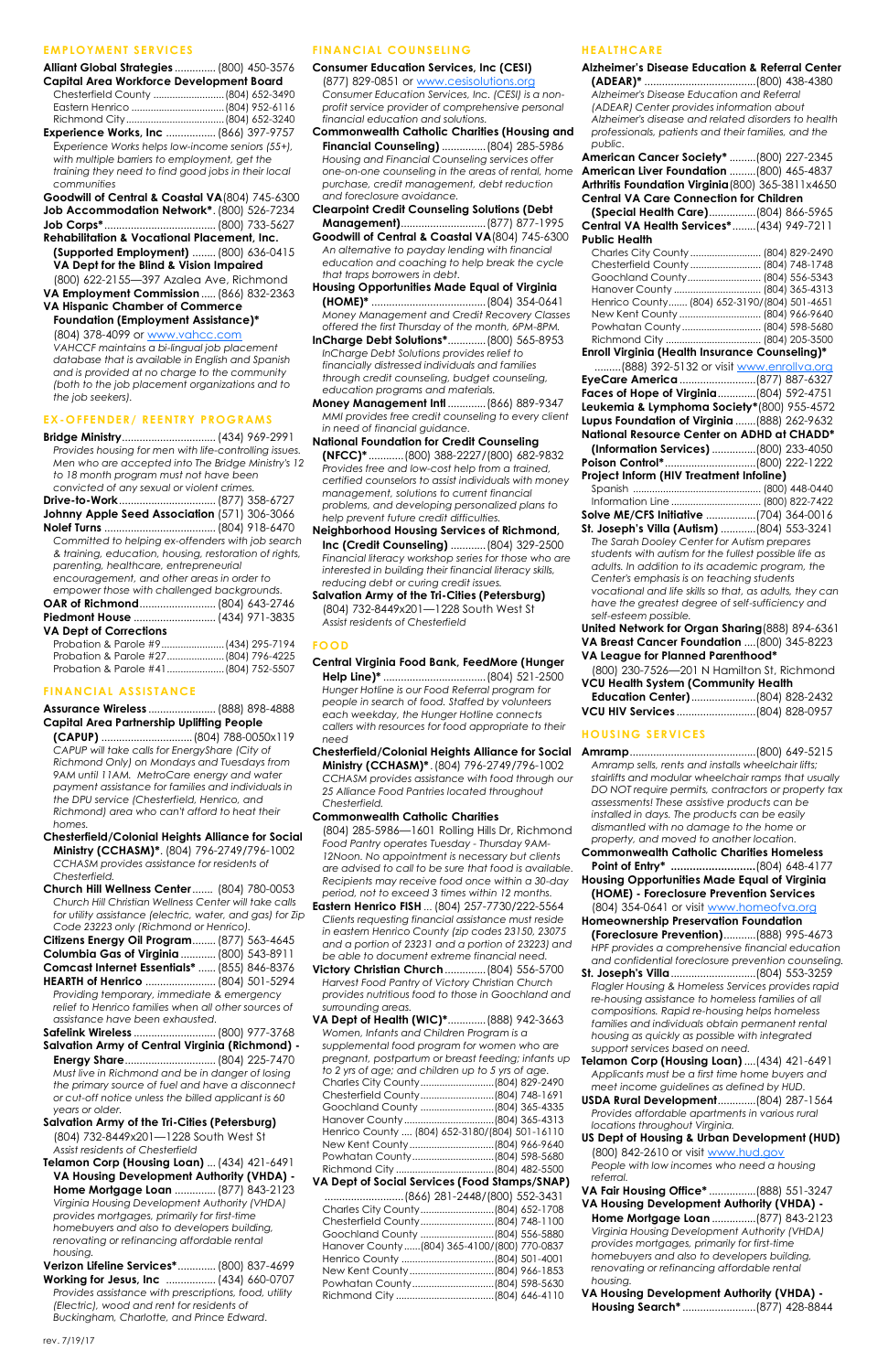rev. 7/19/17

# **LAW ENFORCEMENT**

#### **County Sheriff's Office**

|                          | Chesterfield County  (804) 748-1261     |
|--------------------------|-----------------------------------------|
|                          |                                         |
|                          | New Kent County (804) 966-9500          |
|                          | Powhatan County  (804) 598-5652         |
|                          |                                         |
| <b>Police Department</b> |                                         |
|                          | Chesterfield County  (804) 748-1251     |
|                          | Henrico County  (804) 501-4800/501-5000 |
|                          |                                         |
|                          | Town of Ashland (804) 798-1227          |

| Virginia State Police  (800) 552-0962 |  |
|---------------------------------------|--|

#### **LEGAL SERVICES**

| Commonwealth Catholic Charities                   |                  |
|---------------------------------------------------|------------------|
| (Guardianship-Private) (804) 285-5900             |                  |
| <b>Equal Employment Opportunity Commission</b>    |                  |
| (EEOC) - Investigations of Employment             |                  |
| Discrimination*  (800) 669-4000                   |                  |
| Lambda Legal (866) 542-8336                       |                  |
| Legal Aid Justice Center* (804) 643-1086          |                  |
| Secretary of the Commonwealth (Restoration of     |                  |
|                                                   |                  |
| <b>US Dept of Labor Wage and Hour Division</b>    |                  |
| Richmond District Office*  (866) 487-9243         |                  |
| <b>US Equal Employment Opportunity Commission</b> |                  |
| (Employment Discrimination Services)              |                  |
| (800) 669-4000-200 Grandy St, Ste 739,            |                  |
| Norfolk                                           |                  |
| VA Dept. of Labor & Industry (Labor Issues)*      |                  |
| Brunswick County  (804) 371-3104                  |                  |
| Halifay County                                    | $(131)$ 385-0806 |

| VA Dept of the Treasury (Unclaimed Property) |  |
|----------------------------------------------|--|
| Mecklenburg County (804) 371-3104            |  |
|                                              |  |

(800) 468-1088—101 North 14th St, Richmond **VA Hispanic Chamber of Commerce** 

**Foundation (Legal Assistance)\***(804) 378-4099 *The Virginia Hispanic Chamber of Commerce Foundation offers two legal clinics: one on civil law and the other on immigration law.* 

**VA Legal Aid Society, Inc** ...........(866) 534-5243 **VA Poverty Law** .............................(844) 802-5910

*A toll-free helpline offering legal assistance and advice to Virginians aged 60 or over and for those calling on their behalf.* 

#### **MEDICATION/MEDICAL SUPPLIES**

**Chesterfield/Colonial Heights Alliance for Social Ministry (CCHASM)\***. (804) 796-2749/796-1002 *CCHASM provides assistance for residents of Chesterfield, Colonial Heights, Dinwiddie, Hopewell, and Prince George.*  **AstraZebeca Pharmaceuticals\***.(800) 236-6363 **Augmentative Communication Consultants (Moon Township)** .......................(800) 982-2248

| CareConnect USA (800) 291-1206              |  |  |
|---------------------------------------------|--|--|
| <b>Eli Lilly and Company</b> (800) 545-5979 |  |  |
| <b>Genentech Access to Care Foundation</b>  |  |  |

- **(Prescription Assistance)**..........(866) 422-2377 **GlaxoSmithKline-Bridges to Access (Prescription**
- **Assistance)\*..............................** (866) 728-4368 **Halifax County Cancer Assoc.** ..(434) 476-2714
- *Will loan Hospital Equipment (beds, walkers, wheelchairs, commodes, etc.) and Cancer Related Supplies, Turbans, Wigs, Bras and Prostheses.*

**Key Health Care Discount Prog**..(888) 320-5397 **Mobility Supercenter** ....................(866) 202-8607 **National Organization for Rare Disorders (Patient** 

**Assistance)\*** ................................(800) 999-6673 *Provides a unique federation of voluntary health* 

*organizations dedicated to helping people with rare "orphan" diseases and assisting the organizations that serve them.* 

**New Eyes for the Needy** ..............(973) 376-4903 **Novartis Patient Assistance Prog** (800) 277-2254 **Partnership for Prescription Assistance, Virginia**

| Patient Advocate Foundation* (800) 532-5274   |  |
|-----------------------------------------------|--|
| Pfizer RxPathways (866) 470-1748              |  |
|                                               |  |
| VA Dept. for the Deaf & Hard of Hearing (Tech |  |

**Assistance Program)**.................(800) 552-7917 *Provides a Technology Assistance Program (TAP) dedicated to making technology available to qualified applicants who are deaf, hard of hearing, or speech impaired.* 

| VA Drug Card*  (866) 413-9778 |  |
|-------------------------------|--|
| Zenni Optical (800) 211-2105  |  |

# **MENTAL HEALTH & SUBSTANCE ABUSE CareConnect USA (Rehab Helpline for Drugs &**

**Alcohol)\***......................................(877) 467-4825 **Central State Hospital** ...................(804) 524-7000 *The services provided range from short term, quick re-entry to the community, to long term intensive treatment for the most seriously mentally ill. Central State Hospital houses the only Maximum Security Forensic program in the Commonwealth.*  **Chesterfield County Dept Mental Health Support** 

**Services**........................(04) 748-6356/748-1227 **Compassionate Friends National Office** 

**(Bereavement Support Group)**(877) 969-0010 *Assist families toward the positive resolution of grief following the death of a child of any age and to provide information to help others be supportive.* 

**Families Anonymous**.....................(800) 736-9805 **Gamblers Anonymous** .................(855) 222-5542 **Goochland-Powhatan CSB**

| Hanover County CSB  (804) 365-4200         |  |
|--------------------------------------------|--|
| Henrico Area Mental Health & Development   |  |
|                                            |  |
| Mental Health America of VA (866) 400-6428 |  |

**John Volken Academy (Drug & Alcohol Addiction Rehabilitation)** .........(855) 592-3001

*The John Volken Academy is a long-term residential addiction recovery program for men ages 18-32 (women are accepted only at our Canadian facility).* 

**Mental Health America of Virginia**(866) 400-6428 **Mothers Against Drunk Driving (MADD) - VA** 

**State**..............................................(877) 623-3435 *MADD provide support to drunk driving crash victims, and support to bereaved families in Richmond and statewide. Support includes emotional support, help through the criminal justice system and information on resources for financial support. MADD is unable to provide financial support to individuals.* 

# **Richmond Behavioral Health Authority**

.....................................(804) 819-4100/819-4000 **Richmond Peace Education Ctr**.(804) 232-1002 **National Alliance on Mental Illness of Virginia** 

**(HelpLine)** ....................................(888) 486-8264 **National Council on Problem Gambling**

......(800) 522-4700 or [www.ncpgambling.org](http://www.ncpgambling.org/)

**Sought Out (Pastoral Counseling)**(757) 773-4357 **Substance Abuse & Mental Health Services** 

- **Administration\*** ...........................(877) 662-4357 **VA Dept. of Health (Opioid Addiction)**
- (804) 864-7001—109 Governor St., Richmond **VA Institute of Pastoral Care.......**(804) 282-8332

*Staffed by ministers who have degrees in theology and mental health.* 

**Women for Sobriety**.......................(215) 536-8026

# **MILITARY SUPPORT**

**Defense Centers of Excellence** ..(866) 966-1020 **Iraq and Afghanistan Veterans of America** 

**(IAVA)**...........................................(855) 917-2743 *Rapid Response Referral Program is a one-on-one case management and referral service program. RRRP provide veterans and family members free and confidential support and connections to quality resources and benefits.* 

**Marine for Life Network** ................(866) 645-8762 **Military OneSource\***......................(800) 273-8255 *Provide comprehensive information on every aspect of military life at no cost to active duty, Guard and reserve service members, and their families. Information includes, but is not limited to,* 

*deployment, reunion, relationship, grief, spouse employment and education, parenting and child care, and much more.* 

**Quaker House (GI Rights Hotline)**(877) 477-4487 *Quaker House will educates service members, their families, and the public about military issues; and advocates for a more peaceful world.* 

**VA Dept of Veteran Services (Region 4— Central)**....................................(877) 285-1299x4 **VA National Guard Family Assistance Center (Blackstone)**................................(800) 542-4028 *Provide assistance and support to any and all military members and their families during times of need regardless of deployment status or branch affiliation.* 

# **US Dept. of Veterans Affairs (National Call Center for Homeless Veterans Hotline)**

...........................(800) 827-1000/(877) 424-3838

#### **PARENTING**

**Commonwealth Parenting Ctr\*** ..(804) 545-1928 **Greater Richmond Stop Child Abuse Now** 

**(SCAN)\*** ........................................(804) 257-7226 **National Fatherhood Initiative** ....(800) 790-3237

**Parent Educational Advocacy Training Center\* (Springfield)** .....(800) 869-6782/(703) 569-6200 *Center provides training, information and resources to parents and professionals who have, or who serve, children with and without disabilities from birth to age 26.* 

**Parents Anonymous\*** ....................(855) 427-2736 *Provides emotional support and resources to parents and caregivers.* 

**Relationship Foundation of VA**....(804) 288-3431

# **PREGNANCY**

**Children's Home Society of VA\*** .(800) 247-2888 *Provides pregnancy and birth parent counseling, interim infant care and adoption and postadoption services to the residents of Virginia. Counseling is free and confidential. A variety of adoption options are available including parental placements, open adoption of all types, and traditional placements. The Partnership for*  Adoptions program finds permanent, adoptive homes for older children in the foster care system.

**Commonwealth Catholic Charities (Pregnancy Counseling)\***................................(866) 259-5708 **La Leche League International** ...(800) 525-3243 **LDS Family Services** .......................(800) 537-2229 *LDS Family Services assists individuals involved in a* 

*crisis pregnancy. Available help includes licensed counseling, educational and medical assistance, adoptive placement of the child if desired, and understanding from caring professionals. Service provided to any birth mother regardless of age, circumstance, race, or religion. Serves entire* 

*Commonwealth of Virginia with 10 service centers.*  **National Abortion Federation\*** ....(800) 772-9100

**Pregnancy Resource Center of Metro Richmond**

| (800) 712-4357 or www.prcrichmond.org                |               |
|------------------------------------------------------|---------------|
| <b>Public Health</b>                                 |               |
| $C_{\text{bound}} \sim C_{\text{in}} C_{\text{out}}$ | 1001100000100 |

| Chesterfield County  (804) 748-1748          |  |
|----------------------------------------------|--|
| Goochland County (804) 556-5343              |  |
|                                              |  |
| Henrico County (804) 652-3190/(804) 501-4651 |  |
|                                              |  |
| Powhatan County (804) 598-5680               |  |
|                                              |  |
|                                              |  |

#### **Richmond Medical Center for Women**\*

... (804) 359-5066—118 North Blvd, Richmond **VA League for Planned Parenthood\***

(800) 230-7526—201 N Hamilton St, Richmond **VA Society for Human Life** ...........(804) 560-8745

#### **REFUGEE & IMMIGARATION**

**Arlington Diocese Refugee Srvcs\***(703) 841-3871 **Ayuda (Immigrant Services)\***......(202) 387-4848 **Commonwealth Catholic Charities (Refugee Resettlement)\*** ............................(540) 344-7561 **VA Dept. of Social Services (Office of Newcomer Services)\*** .....................................(800) 552-3431 **US Citizenship & Immigration Srvc\***(800) 375-5283

# **SENIOR SERVICES**

- **DPC Assisted Living**........................(804) 222-5557 *DPC Assisted Living provide supervision and one-on -one care to ambulatory adults 50 years and older. Serving Henrico and Richmond.*
- **Experience Works, Inc**..................(866) 397-9757 E*xperience Works helps low-income seniors (55+),*

*with multiple barriers to employment, get the training they need to find good jobs in their local communities* 

**National Association of States United for Aging and Disabilities (NASUAD)** ........(202) 898-2578 **National Institute on Aging Information Center\***

| (800) 222-2225 or www.nia.nih.gov/                 |  |  |  |  |
|----------------------------------------------------|--|--|--|--|
|                                                    |  |  |  |  |
| Senior Connections AAA (800) 989-2296              |  |  |  |  |
|                                                    |  |  |  |  |
| VA Commonwealth University (Road Scholar           |  |  |  |  |
|                                                    |  |  |  |  |
| A world-wide network of educational opportunities  |  |  |  |  |
| for learners who are at least 55 years old.        |  |  |  |  |
|                                                    |  |  |  |  |
| A toll-free helpline offering legal assistance and |  |  |  |  |
| advice to Virginians aged 60 or over and for those |  |  |  |  |
| calling on their behalf.                           |  |  |  |  |

*The contents of this list are options and not all inclusive, nor are they endorsed by 2-1-1 VIRGINIA. Dial 2-1-1 or search our community resources online at: www.211VIRGINIA.org. Service providers add or update your program information here*